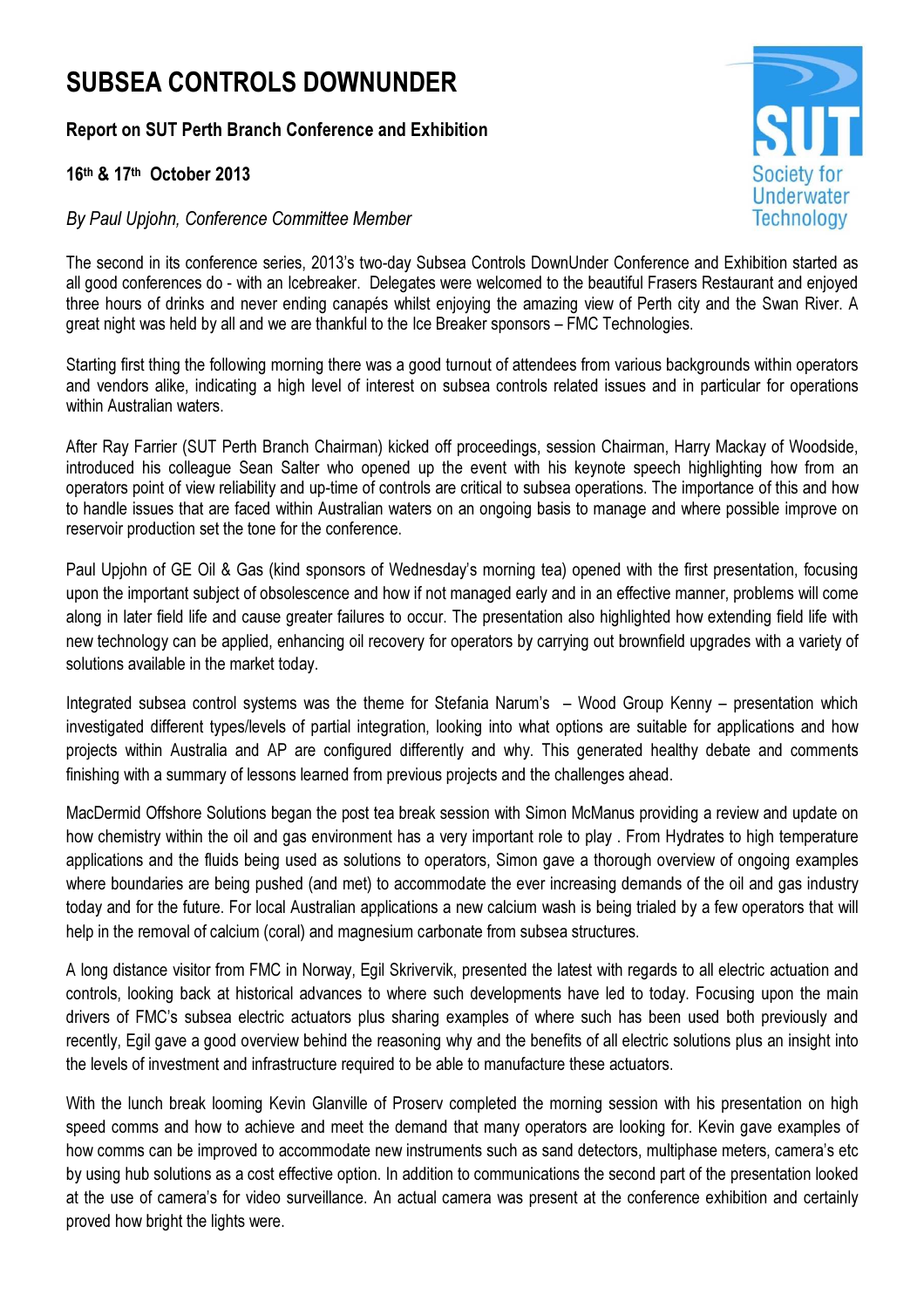For the afternoon Kevin Mullen (Intecsea) kindly offered his services for chairing the session that began with Michael Bell of Technip presenting on the subject of lightweight umbilical solutions for the AP market. As well as giving the audience an insight with regards to the technology used Michael gave an overview of the requirement for lightweight products and how Technip have innovated to meet such challenges. Examples from projects were presented to give the audience a flavor of how such challenges have been met.

The replacement of subsea sensors was the topic presented by Tony Kelly of Emerson Process Management (Roxar Flow Measurement). This presentation identified the challenges faced by operators when sensors fail and a new solution whereby the use of a retrieval system for such sensors is currently being piloted in the Norwegian North Sea. The presentation provided a video clip of a previous test showing the retrieval of a sensor and shared examples of potential costs savings and benefits for operators against the failure of permanent fixed sensors.

With companies in the Australian area looking at possible 'subsea factory' scenarios/opportunities, the next presentation from Ronan Flanagan of Lloyds Register Consulting was of great interest to many advising the audience that the levels of subsea controls would increase and become more complex as time goes on. Reliability, a theme that was continuous through all presentations in the day, was focused upon with Ronan stating the importance of carrying out and acting on reliability management techniques.

Following the afternoon tea break, to keep the audience on their toes, Jens Abrahamsen of Naxys (a GE company) had some 'loud' slides which were examples of Naxys' leak detection and condition monitoring technology. Various audio examples were shared with the 'big bang' compressor tripping really catching peoples awareness if they weren't already paying full attention! Technology previously used to locate submarines now being used for subsea monitoring of subsea systems led to good audience feedback which is what the conference is designed for.

Continuing with the condition monitoring theme, another long travelled presenter, Kaare Finbak of Kongsberg, presented to the audience an insight into their Integrated Environmental Monitoring services and software. A variety of hardware combined with monitoring and decision support software are tools available that can be deployed for various drilling and subsea applications.

Allan Browne of Paradigm Flow Services had the unenviable task of presenting last on the day but captured the audience with a good number of video examples of how their services deal with subsea blockages in pipelines, the typical culprits being of course hydrates, scale, wax and asphaltenes. A very thorough overview of Paradigm's onshore testing and techniques used plus case study examples kept everyone keenly interested, a great achievement for being the last off the rank to present. Many questions followed which then brought the conference to a close for the first day.

The conference dinner, sponsored by Teledyne Oil and Gas, was held at the Parmelia Hilton. It was an intimate choice three course meal where delegates conversed and digested the very entertaining and a high level of technical content that had been displayed throughout the day.

Day two of the conference was kindly chaired by both Mike Theobald (morning) and Harvey Smith (afternoon) from our Platinum sponsors Woodside Energy Ltd.

The day began with an operators perspective on subsea controls integrity, reliability and availability over the life of field presented by Charles Reith of Premier Oil Far East. Charles had previously been involved with the Total Laggan Tormore project within the UK seas West of Shetland and his presentation highlighted a number of challenges faced and using a Production Assurance Programme as a tool to focus upon API-RP-17N Subsea Production System reliability and Technical Risk Management & ISO 20815 Production Assurance and Reliability Management.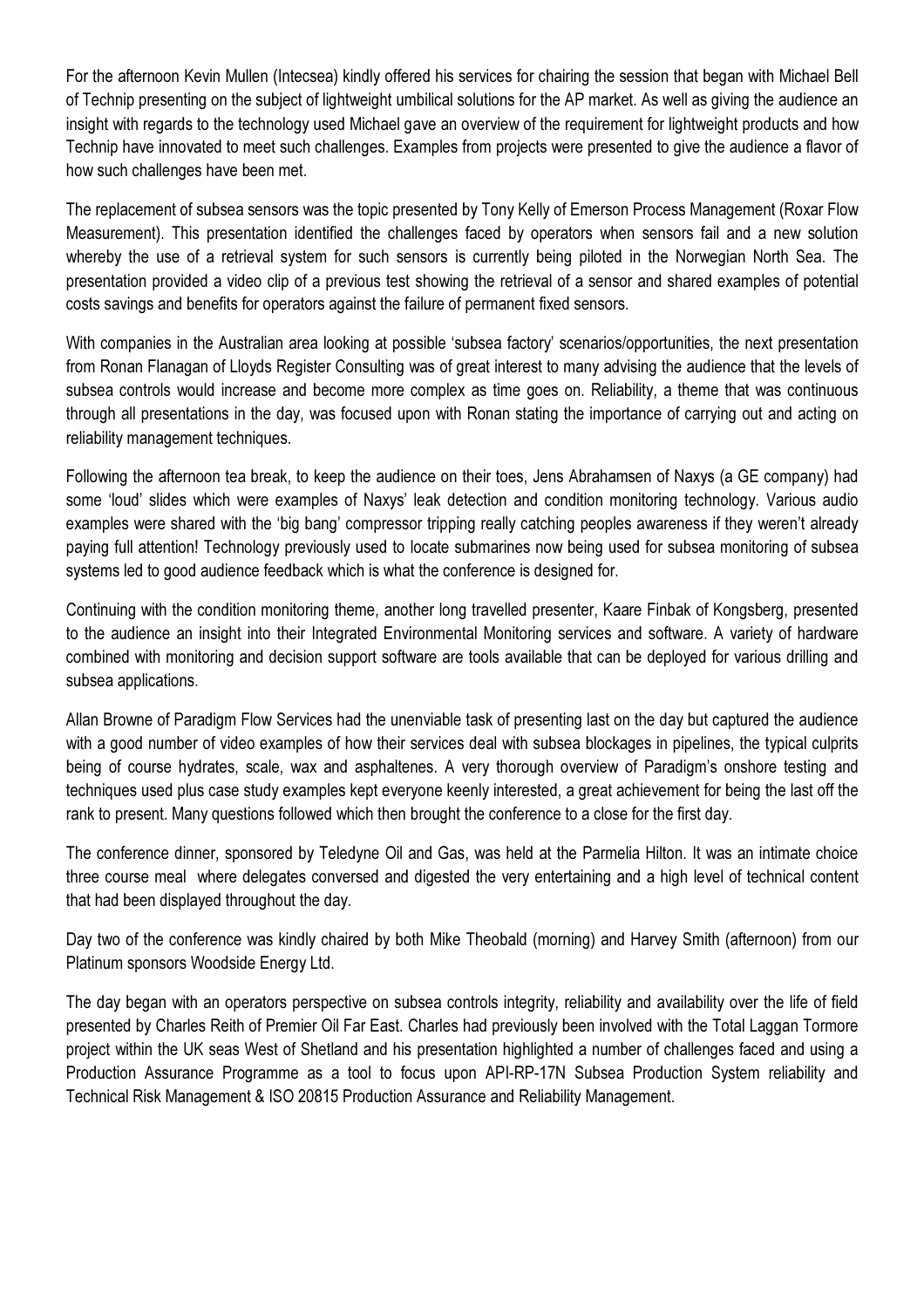Following a late withdrawal from the programme, we were fortunate that Paul Gosset of OneSubsea was able to step in and share the new developments with regards to water detection and redundancy measurement within the Framo Wet Gas Meter, Framo being part of the recently formed OneSubsea Company. Paul shared with the delegates the new technology, two new conductivity probes, that has been adopted and thoroughly tested with the wet gas meter now able to provide water 'salinity' tracking for warning of formation water production plus gaining redundancy within the meter with additional local Water Volume Fraction Measurement.

The early morning session ended with Ross Hendricks of FMC talking about their Condition Performance Monitoring (CPM) for Subsea, a topic that tied in very well with the presentation from Charles Reith as the Total Laggan Tormore project is a good example of where this CPM system is in practice today. Ross presented the benefits to the operator that the CPM system provides backing up with a few case studies from real life applications relating to hydraulic fluid leak detection, router module leakage and multiphase meter integration. This was a very good insight how to highlight early in operations of potential failures that could occur, enabling the operator to plan ahead and save in actual loss of production.

The mid-morning session continued with the strong theme that was appearing from the two days - availability and reliability of subsea controls and how to manage this. Mike Reuss-Newland of Wood Group Kenny discussed with the group two case studies, one on identifying a fault by trending differences in Insulation Resistance. The second case study highlighted an example of hydraulic leak detection, pin pointing the actual fault by trending the pressures over the system, analyzing the data presented to the operator to define the cause.

A different tact was next up with Matthew Stone of GE Oil and Gas giving a presentation on how subsea communications networks are changing, becoming more complex and evolving over time to where we are today, although availability and reliability was still at the forefront of the messages given. Examples of how demand is taking the industry forward with requests for faster and longer distance comms using Ethernet technology were discussed in detail and followed by a number of questions and feedback from the audience.

The last slot before lunch was presented by Eldar Lundanes of FMC on the topic of Long Distance Tiebacks, which followed on well from the previous presentation with regards to reliable comms especially. With demand for longer tiebacks becoming more frequent, communications is a key aspect of such projects and development of this area with knowledge and experience from the telecommunications industry will be required to meet the demands. In addition other 'tools' required for achieving the long distance for items such as power distribution and equipment was discussed along with the challenges that a long tieback gives overall. A good topic to go into lunch with more and more longer tieback projects coming through globally.

Castrol Offshore (kind sponsors of the Thursday afternoon tea) in the shape of Sam Johns started the final afternoon session off, focusing on advanced control fluid and lubrication technologies for challenging subsea applications. While highlighting that subsea applications and operating regimes are continuing to grow. Sam advised that even more so now than before environmental demands are also growing rapidly and that fluid technology companies have to keep up with demand by looking at new and different options to meet with the new challenges. This will lead to companies having to review their system designs which must be addressed now as this change won't happen overnight. On an aside it was noticed that on each of Sam's slides that Castrol are one of the Fifa Football World Cup in Brazil 2014 – I'm sure the request for an odd ticket to this event may cross his path over the next few months!!

Piyush Patel of Kongsberg Oil and Gas Technologies presented a set of slides on the topic of efficient, precise and alternative condition monitoring that kept the flow of the conference going. Piyush focused on alternative methods to that of metering within the industry today, showing the option of virtual flow metering as a solution worth investigating, offering additional features to that of 'physical' meters in the market today. One area, real time production assurance, is an additional tool that can provide the operator with condition monitoring, again aligning with fellow presentations throughout the conference relating to reliability of controls equipment. The video clip shown certainly got people talking especially if you work for a metering supplier, questioning the job longevity lets just say!!